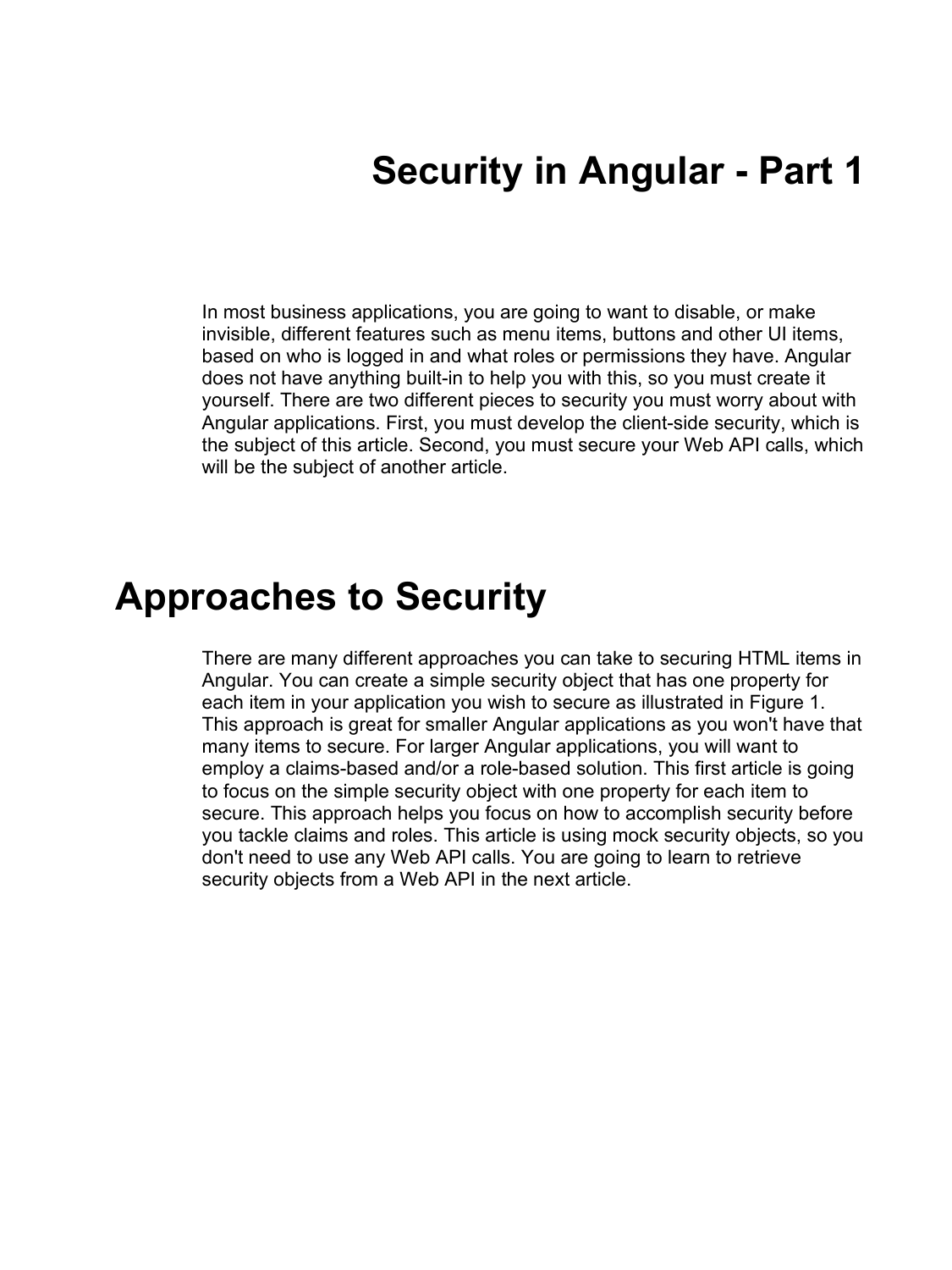| Login Page                                 |                                                                                                                   |                  |                                                                                                                                            |                               |                                |                               |  |
|--------------------------------------------|-------------------------------------------------------------------------------------------------------------------|------------------|--------------------------------------------------------------------------------------------------------------------------------------------|-------------------------------|--------------------------------|-------------------------------|--|
| <b>User Object</b><br>username<br>password | <b>User Auth Object</b><br>userName<br>isAuthenticated<br>bearerToken<br>canAccessProducts<br>canAccessCategories | Paul's Home Page | Paul's Training Company X<br>C + © localhost:4200/products<br>Home Products<br>Categories<br><b>Product List</b><br><b>Add New Product</b> |                               | $\Box$<br>$\times$<br>000<br>☆ |                               |  |
|                                            | canAccessLogs                                                                                                     |                  | <b>Actions</b> Product Name                                                                                                                | Introduction<br>Date          | Price URL                      |                               |  |
|                                            | canAccessSettings<br>canAddProduct                                                                                | Edit             | Building Business Components using<br>Angular                                                                                              | 01/23/2017                    |                                | \$20.00 http://bit.lv/2k5ogph |  |
| <b>Mock Security</b>                       | canEditProduct                                                                                                    |                  | The Journey from MVC to Angular                                                                                                            | 07/22/2016                    |                                | \$20.00 http://bit.lv/2a3wvnu |  |
| Authentication                             | canDeleteProduct                                                                                                  | Edit             | Build an HTML Helper Library for ASP.NET<br>MVC 5                                                                                          | 01/05/2016                    |                                | \$20.00 http://bit.lv/1myxbwj |  |
|                                            |                                                                                                                   |                  |                                                                                                                                            | <b><i><u>ABIAIAAA</u></i></b> | <b>COOCOO NILL</b>             |                               |  |

Figure 1: Security authentication and authorization using single properties.

# **Preparing for this Article**

To demonstrate how to apply security to an Angular application, I created a sample application with a few pages to display products, display a single product, and display a list of product categories. You can download this sample from **<http://pdsa.com/downloads>**. Select "PDSA/Fairway Blog" from the Category drop-down, then choose "Security in Angular - Part 1".

This article assumes you have the following tools installed.

- Visual Studio Code
- Node
- Node Package Manager (npm)
- Angular CLI

### **A Look at the Sample Application**

In the sample you downloaded, there are two menus, Products and Categories (Figure 2), that you may wish to turn off based on permissions assigned to a user. On the product and category list page (Figure 2), you may want to turn off the Add button based on permissions.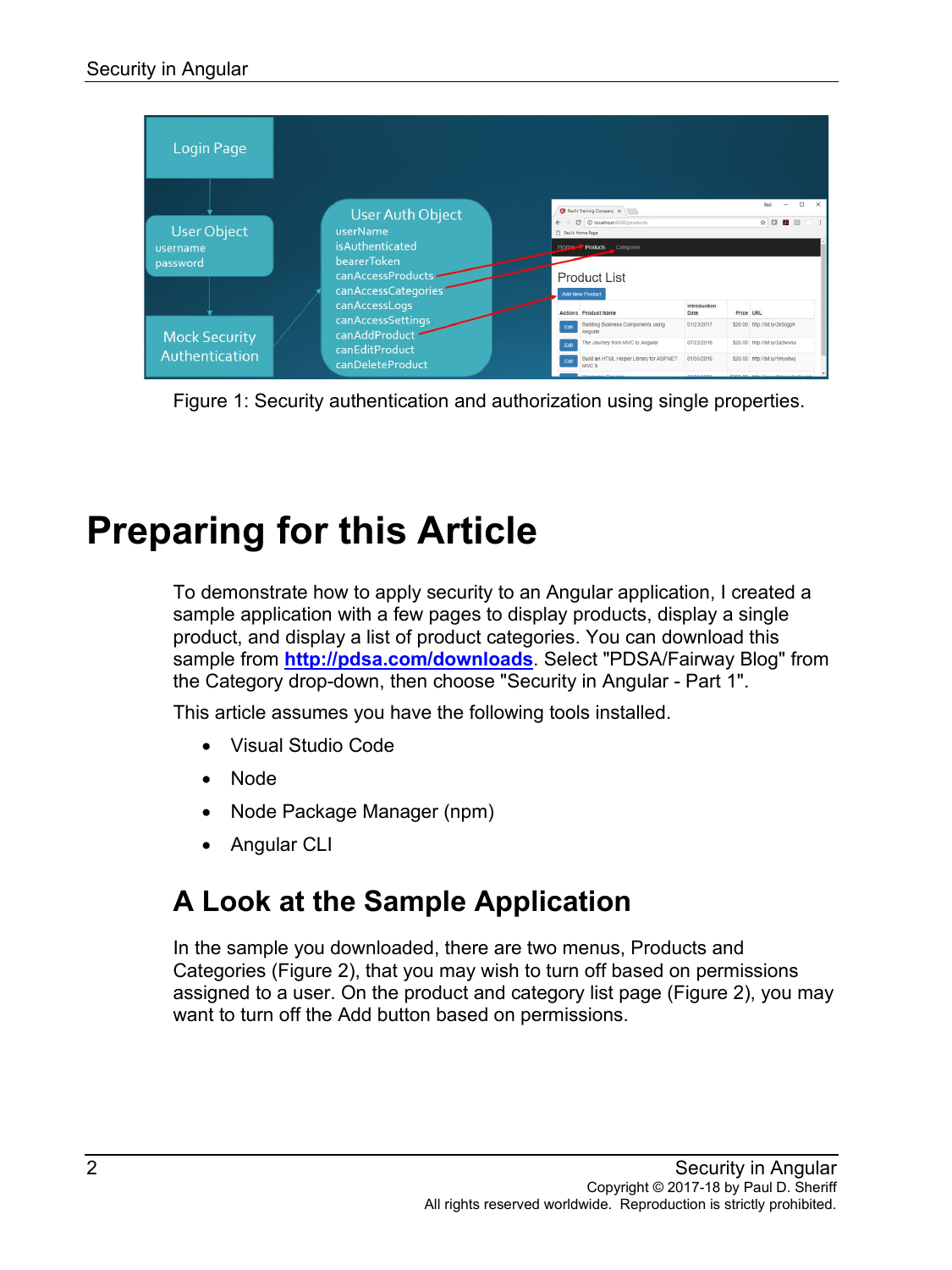|                                                              | A Paul's Training Company X                                  | П<br>Pavil   | ×                |                              |  |  |  |  |  |
|--------------------------------------------------------------|--------------------------------------------------------------|--------------|------------------|------------------------------|--|--|--|--|--|
| C                                                            | 1 localhost:4200/products                                    | о<br>☆<br>ण  |                  |                              |  |  |  |  |  |
| Γ٩                                                           | Paul's Home Page                                             |              |                  |                              |  |  |  |  |  |
| Home<br><b>Products</b><br>Categories<br><b>Product List</b> |                                                              |              |                  |                              |  |  |  |  |  |
|                                                              | <b>Add New Product</b>                                       | Introduction |                  |                              |  |  |  |  |  |
|                                                              | <b>Actions   Product Name</b>                                | Date         | <b>Price URL</b> |                              |  |  |  |  |  |
| Edit                                                         | <b>Building Business Components using</b><br>Angular         | 01/23/2017   | \$20.00          | http://bit.ly/2k5ogph        |  |  |  |  |  |
| Edit                                                         | The Journey from MVC to Angular                              | 07/22/2016   | \$20.00          | http://bit.ly/2a3wvnu        |  |  |  |  |  |
| Edit                                                         | Build an HTML Helper Library for ASP.NET<br>MVC <sub>5</sub> | 01/05/2016   | \$20.00          | http://bit.ly/1myxbwj        |  |  |  |  |  |
|                                                              | <i><b>Montoring Consigns</b></i>                             | 0.210414004  |                  | COOO OO http://www.fainuauta |  |  |  |  |  |

#### Figure 2: Product list page

On the product detail page (Figure 3), the Save button may be something you wish to turn off. Perhaps someone can view product detail, but not modify the data.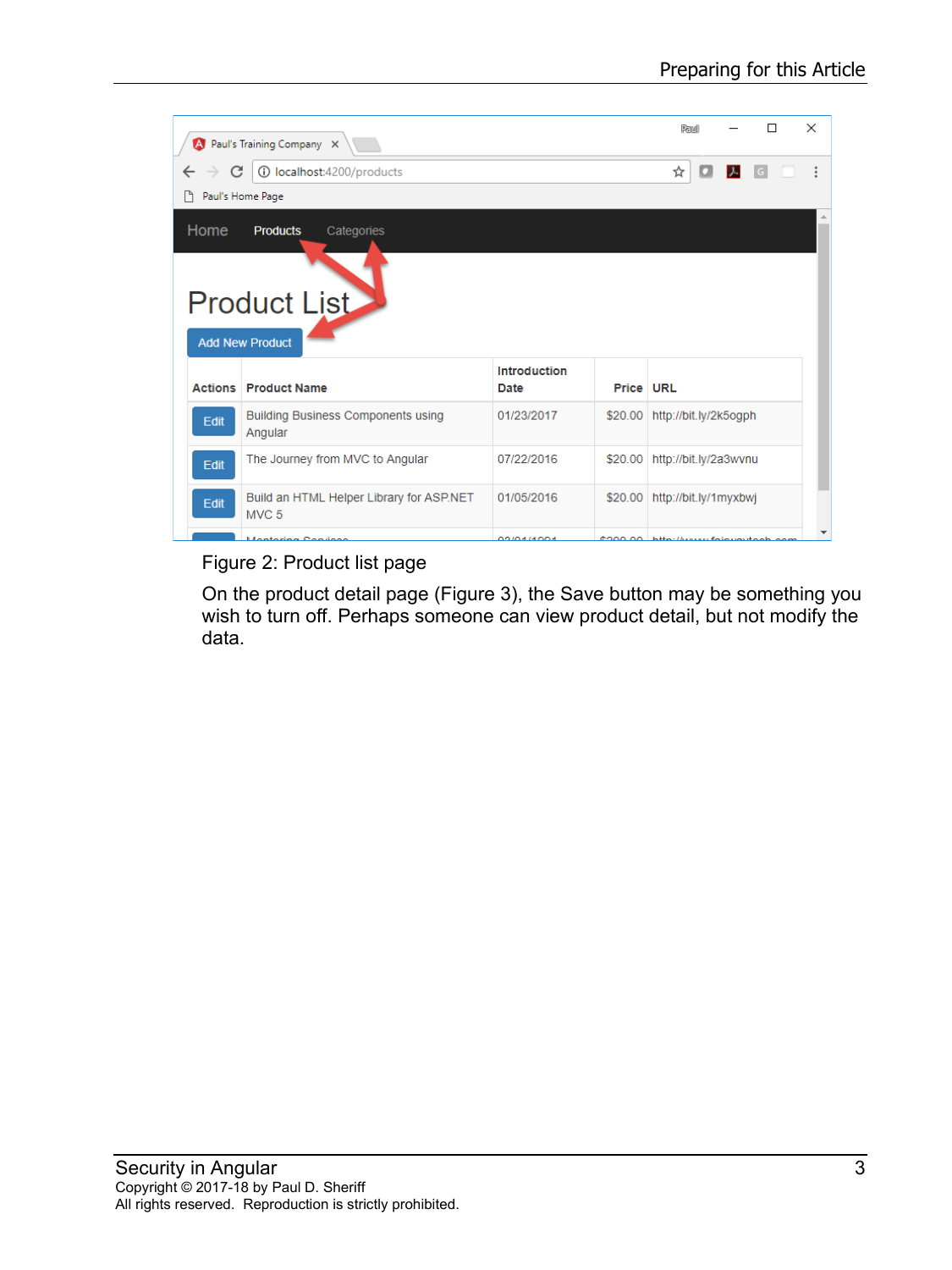| $\bigwedge$ Paul's Training Company $\bigtimes$                  |   | 陶训 |                                                                                 | $\Box$ | ×                       |  |  |  |  |
|------------------------------------------------------------------|---|----|---------------------------------------------------------------------------------|--------|-------------------------|--|--|--|--|
| 1/D localhost:4200/productDetail<br>$\leftarrow$ $\rightarrow$ C | ☆ |    | $\begin{array}{ c c c c c }\n\hline\n\bullet & \lambda & \text{G}\n\end{array}$ |        | ÷                       |  |  |  |  |
| Paul's Home Page<br>h                                            |   |    |                                                                                 |        |                         |  |  |  |  |
| Home<br>Products<br>Categories                                   |   |    |                                                                                 |        |                         |  |  |  |  |
|                                                                  |   |    |                                                                                 |        |                         |  |  |  |  |
| <b>Product Information</b>                                       |   |    |                                                                                 |        |                         |  |  |  |  |
| <b>Product Name</b>                                              |   |    |                                                                                 |        |                         |  |  |  |  |
| <b>Building Business Components using Angular</b>                |   |    |                                                                                 |        |                         |  |  |  |  |
| <b>Introduction Date</b>                                         |   |    |                                                                                 |        |                         |  |  |  |  |
| 01/23/2017                                                       |   |    |                                                                                 |        |                         |  |  |  |  |
| Price                                                            |   |    |                                                                                 |        |                         |  |  |  |  |
| 20                                                               |   |    |                                                                                 |        |                         |  |  |  |  |
| <b>URL</b>                                                       |   |    |                                                                                 |        |                         |  |  |  |  |
| http://bit.ly/2k5ogPH                                            |   |    |                                                                                 |        |                         |  |  |  |  |
| Category                                                         |   |    |                                                                                 |        |                         |  |  |  |  |
| Training                                                         |   |    |                                                                                 |        | $\overline{\mathbf{v}}$ |  |  |  |  |
|                                                                  |   |    |                                                                                 |        |                         |  |  |  |  |
| <b>Save</b><br>Cancel                                            |   |    |                                                                                 |        |                         |  |  |  |  |
|                                                                  |   |    |                                                                                 |        |                         |  |  |  |  |

Figure 3: Turn off the Save button based on permissions

Finally, on the Categories page (Figure 4), you may wish to make the Add New Category button invisible.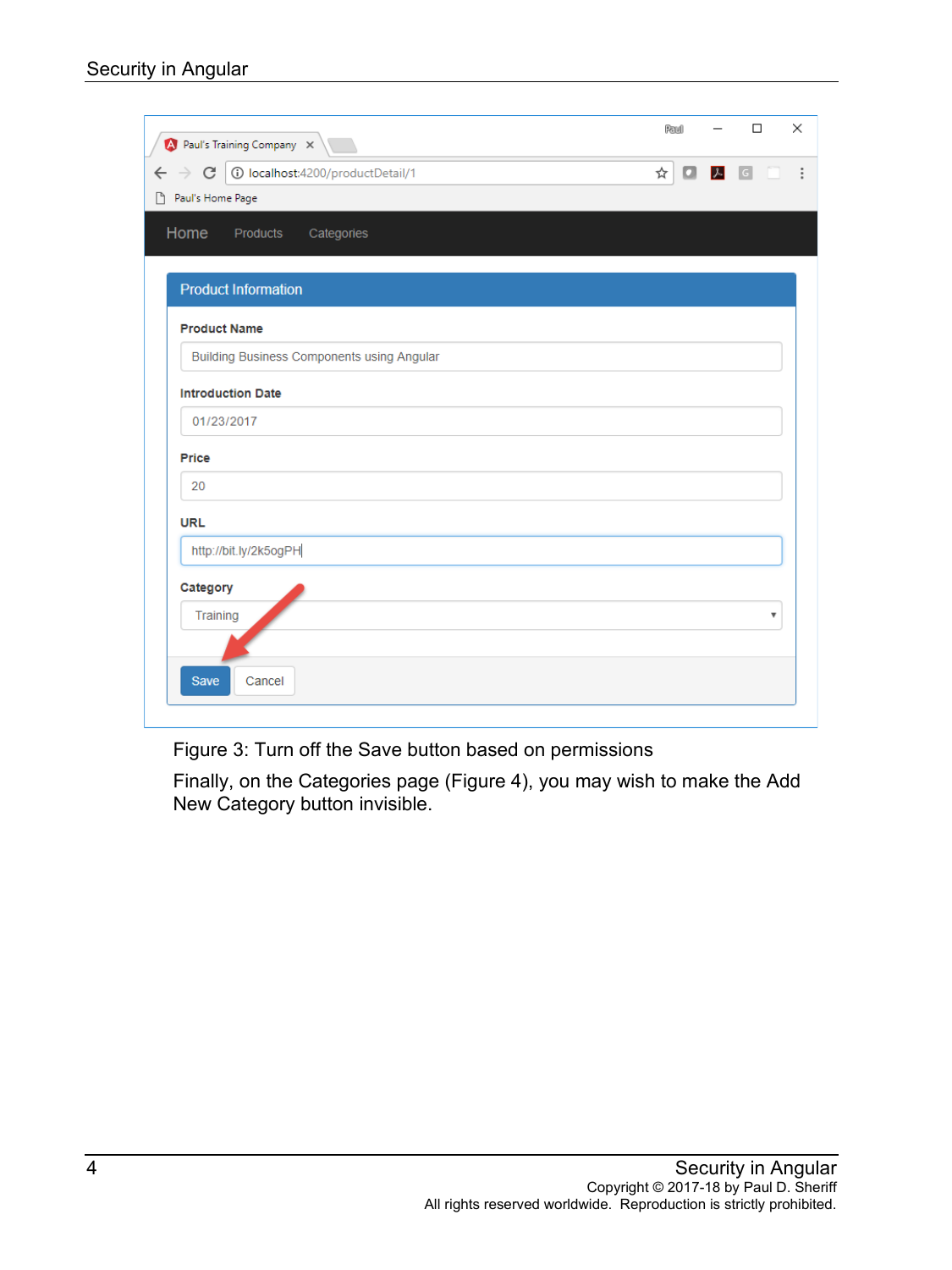| A Paul's Training Company X     |                         |                             |  |                      | <b>Rawl</b> |   | □ |                                                                                    | X |             |            |
|---------------------------------|-------------------------|-----------------------------|--|----------------------|-------------|---|---|------------------------------------------------------------------------------------|---|-------------|------------|
| $\rightarrow$ C<br>$\leftarrow$ |                         | 1 localhost:4200/categories |  |                      |             | ☆ |   | $\begin{array}{c c c c c} \hline \textbf{A} & \textbf{B} & \textbf{B} \end{array}$ |   | <b>COLL</b> | $\ddot{ }$ |
| Paul's Home Page<br>I٦          |                         |                             |  |                      |             |   |   |                                                                                    |   |             |            |
| Home                            | <b>Products</b>         | Categories                  |  |                      |             |   |   |                                                                                    |   |             |            |
|                                 |                         |                             |  |                      |             |   |   |                                                                                    |   |             |            |
|                                 |                         |                             |  |                      |             |   |   |                                                                                    |   |             |            |
|                                 | <b>Category List</b>    |                             |  |                      |             |   |   |                                                                                    |   |             |            |
|                                 | <b>Add New Category</b> |                             |  |                      |             |   |   |                                                                                    |   |             |            |
| <b>Category ID</b>              |                         |                             |  | <b>Category Name</b> |             |   |   |                                                                                    |   |             |            |
| 1                               |                         |                             |  | <b>Services</b>      |             |   |   |                                                                                    |   |             |            |
| 2                               |                         |                             |  | Training             |             |   |   |                                                                                    |   |             |            |
| 3                               |                         |                             |  | Information          |             |   |   |                                                                                    |   |             |            |
|                                 |                         |                             |  |                      |             |   |   |                                                                                    |   |             |            |
|                                 |                         |                             |  |                      |             |   |   |                                                                                    |   |             |            |

Figure 4: Turn off the Add New Category button based on permissions

## **Create User Security Classes**

To secure an application, you need a couple of classes to hold user information. First, you need a user class to hold the user name and password that can be entered on a login page and verified against some data source. In the first part of this article, a mock set of logins is used for verification. Secondly, a user authentication/authorization class is used with properties for each item in your application you wish to secure.

Next, you need a security service class to authenticate a user and set properties in the user authentication/authorization object. The property values determine the permissions the logged in user has. You use the properties to turn on and off different menus, buttons or other UI elements on your pages.

#### **User Class**

Create the user class to hold the user name and password the user types into a login page. Right mouse-click on the **\src\app** folder and add a new folder named **security**. Right mouse-click on the new **security** folder and add a file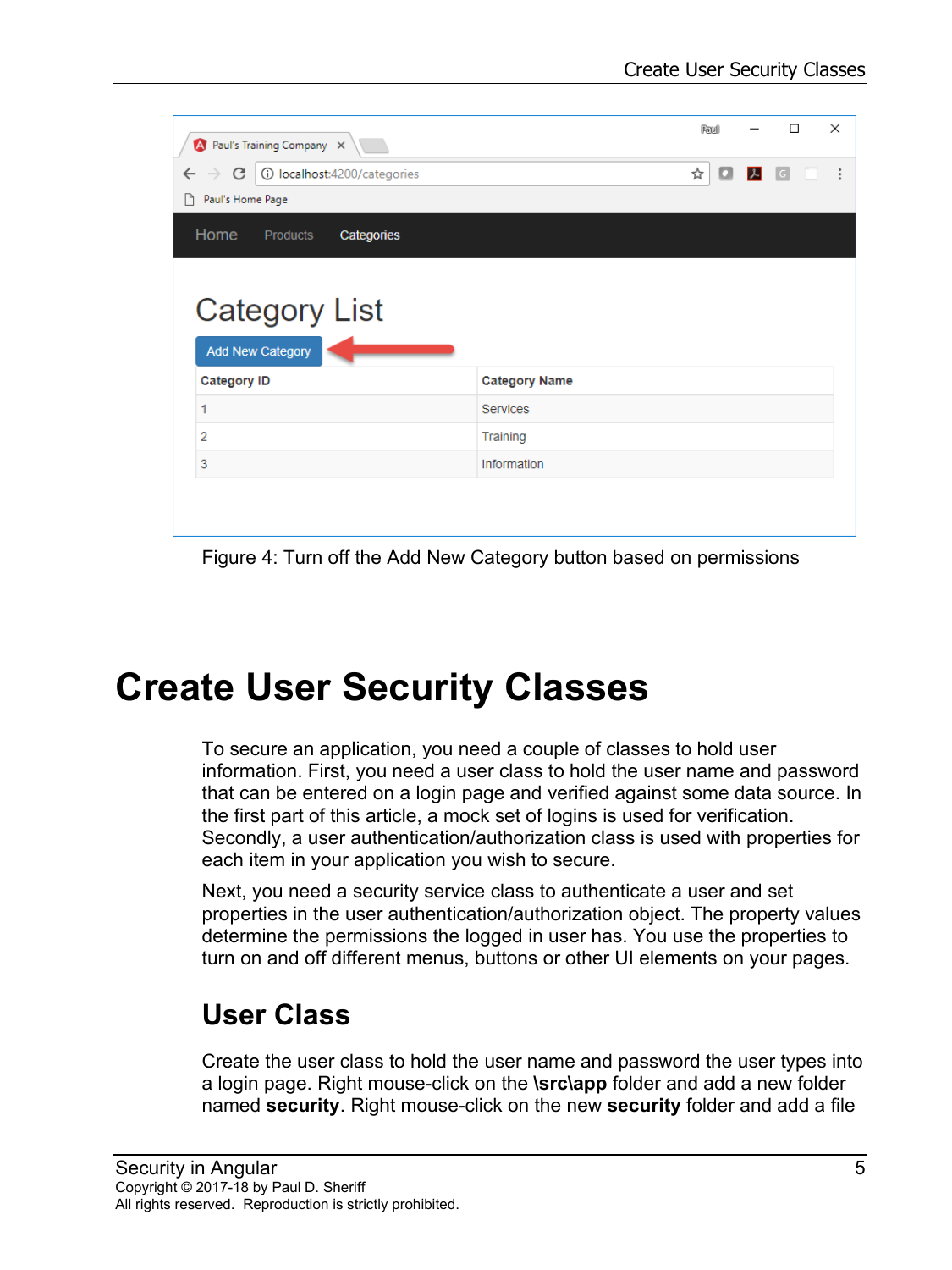named **app-user.ts**. Add two properties into this AppUser class as shown in the following code.

```
export class AppUser {
  userName: string = "";
  password: string = "";
}
```
#### **User Authentication/Authorization Class**

It is now time to create that class used to turn menus and button off and on. Right mouse-click on the **security** folder and add a new file named **app-userauth.ts**. This class contains the *username* property to hold the user name of the authenticated user, a *bearerToken* to be used when interacting with Web API calls, and a boolean property named *isAuthenticated* which is only set to true when a user has been authenticated. The rest of the boolean properties contained in this class are specific for each menu and button you wish to secure.

```
export class AppUserAuth {
  userName: string = "";
  bearerToken: string = "";
  isAuthenticated: boolean = false;
 canAccessProducts: boolean = false;
  canAddProduct: boolean = false;
  canSaveProduct: boolean = false;
  canAccessCategories: boolean = false;
  canAddCategory: boolean = false;
}
```
### **Login Mocks**

In the first part of this article, you are going to keep all authentication and authorization local within this Angular application. To do this, create a file with mock logins. Right mouse-click on the **security** folder and add a new file named **login-mocks.ts**. Create a constant named LOGIN\_MOCKS that is an array of AppUserAuth objects. Create a couple of literal objects to simulate two different user objects you might retrieve from a database on a backend server.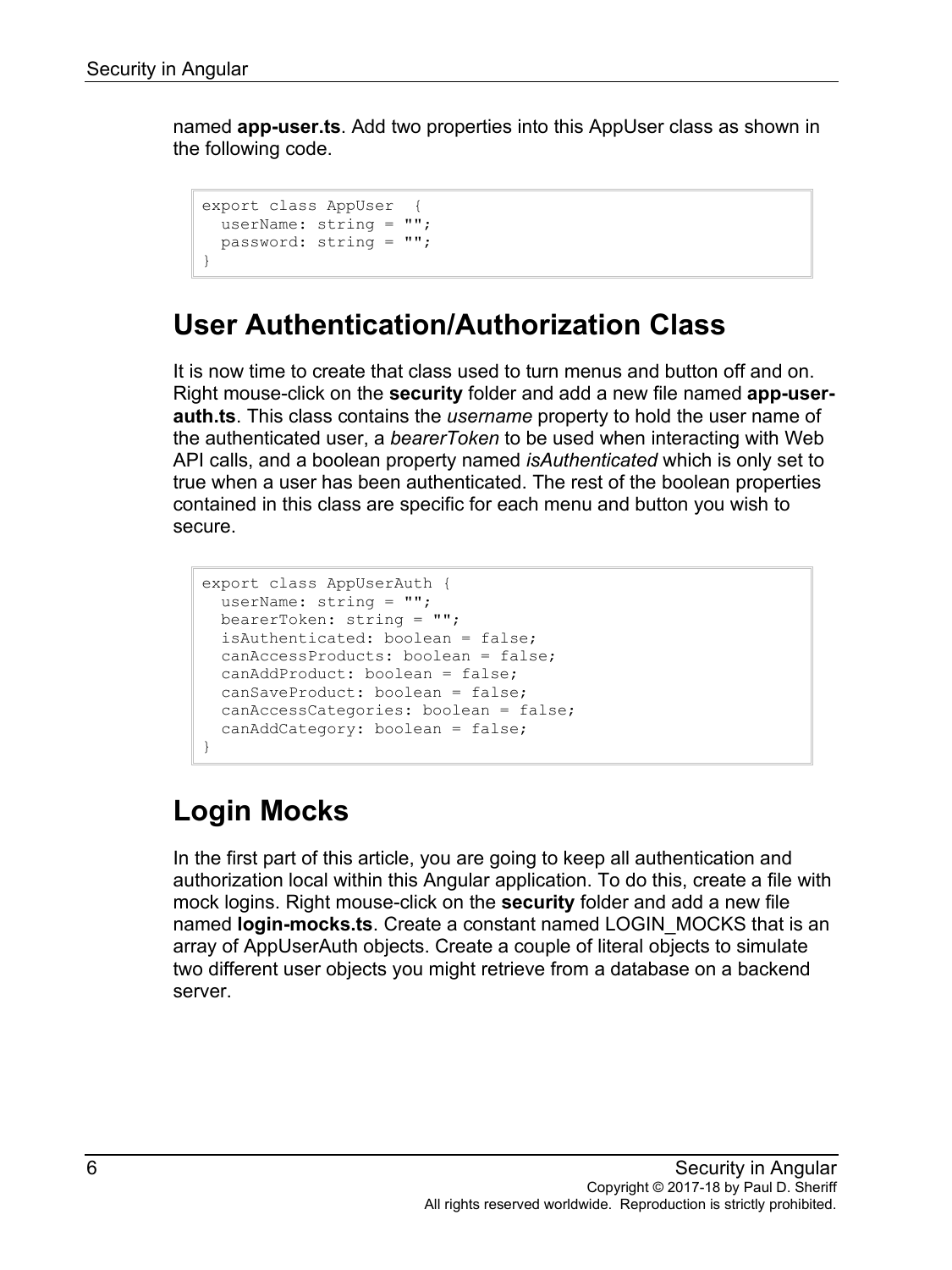```
import { AppUserAuth } from "./app-user-auth";
export const LOGIN MOCKS: AppUserAuth[] = [
  {
    userName: "PSheriff",
    bearerToken: "abi393kdkd9393ikd",
    isAuthenticated: true,
    canAccessProducts: true,
    canAddProduct: true,
    canSaveProduct: true,
    canAccessCategories: true,
    canAddCategory: false
  },
   {
    userName: "BJones",
    bearerToken: "sd9f923k3kdmcjkhd",
    isAuthenticated: true,
    canAccessProducts: false,
    canAddProduct: false,
    canSaveProduct: false,
    canAccessCategories: true,
    canAddCategory: true
  }
];
```
## **Security Service**

Angular is all about services, so it makes sense that you should create a security service class to authenticate a user and return the user's authorization object with all the appropriate properties set. Open a VS Code terminal window and type in the following command to generate a service class named **SecurityService**. Add the -m option to register this service in the app.module file.

```
ng g s security/security --flat
```
Register this new service with the AppModule class. Open the **app.module.ts** file and add a new import.

```
import { SecurityService }
 from './security/security.service';
```
Into the providers property, add the SecurityService class.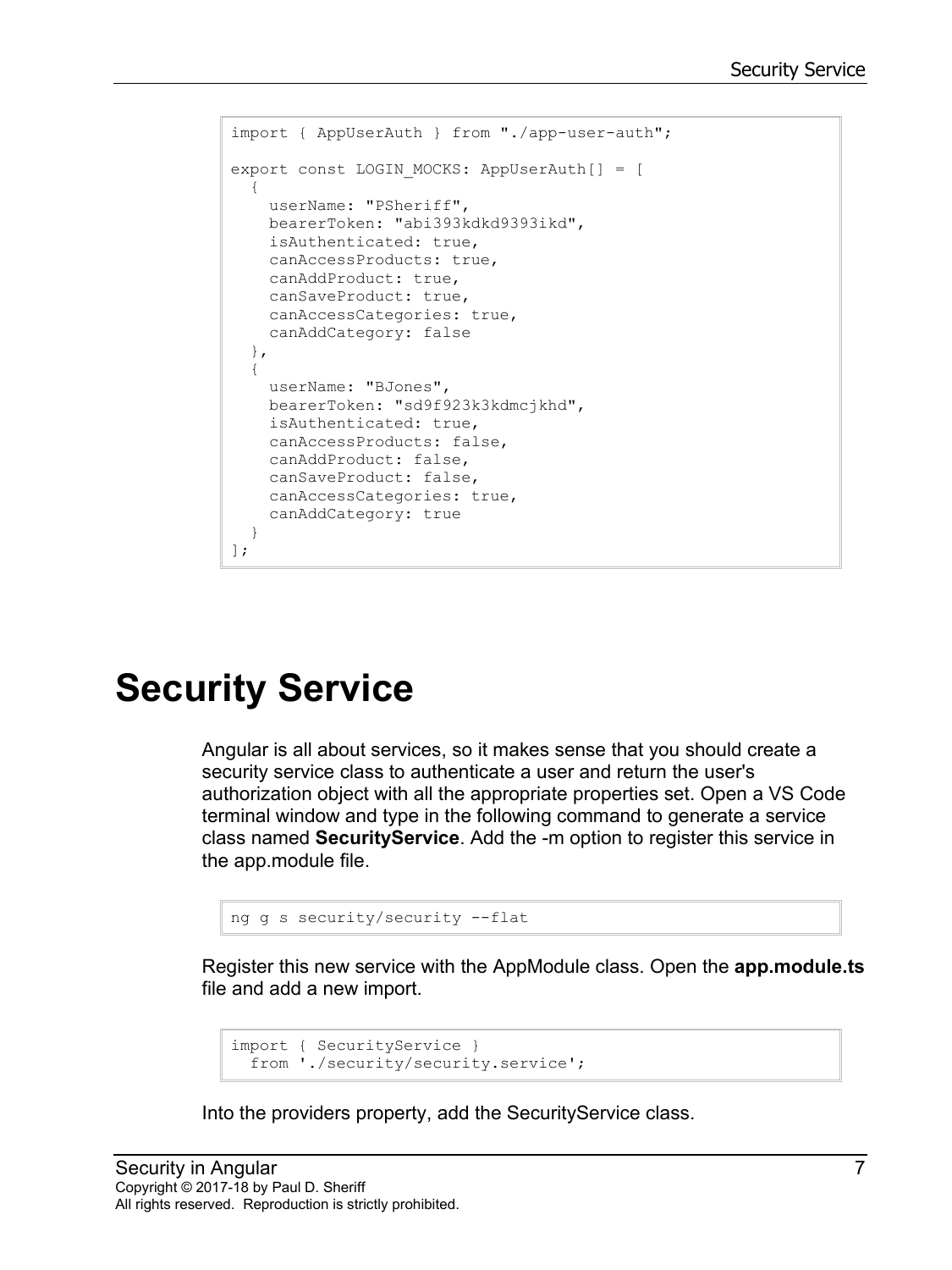providers: [ProductService, CategoryService**, SecurityService**],

Open the generated **security.service.ts** file and add the following import statements.

```
import { Observable, of } from 'rxjs';
import { AppUserAuth } from './app-user-auth';
import { AppUser } from './app-user';
import { LOGIN_MOCKS } from './login-mocks';
```
Add a property to the SecurityService class to hold the user authorization object. Initialize this object to a new instance of the AppUserAuth class so it creates the object in memory.

securityObject: AppUserAuth = new AppUserAuth();

#### **Reset Security Object Method**

Once you have created this security object, you do not ever want to reset it to a new object, instead, just change the properties of this object based on a new user that logs in. Add a method to reset this security object to a default value.

```
resetSecurityObject(): void {
  this.securityObject.userName = "";
  this.securityObject.bearerToken = "";
  this.securityObject.isAuthenticated = false;
  this.securityObject.canAccessProducts = false;
  this.securityObject.canAddProduct = false;
  this.securityObject.canSaveProduct = false;
  this.securityObject.canAccessCategories = false;
  this.securityObject.canAddCategory = false;
  localStorage.removeItem("bearerToken");
}
```
#### **Login Method**

Soon, you are going to create a login page. That login component creates an instance of the AppUser class and binds the properties to input fields on that page. Once the user has typed in their user name and password, this instance of the AppUser class is going to be passed to a login() method in the SecurityService class to determine if the user exists. If the user exists, the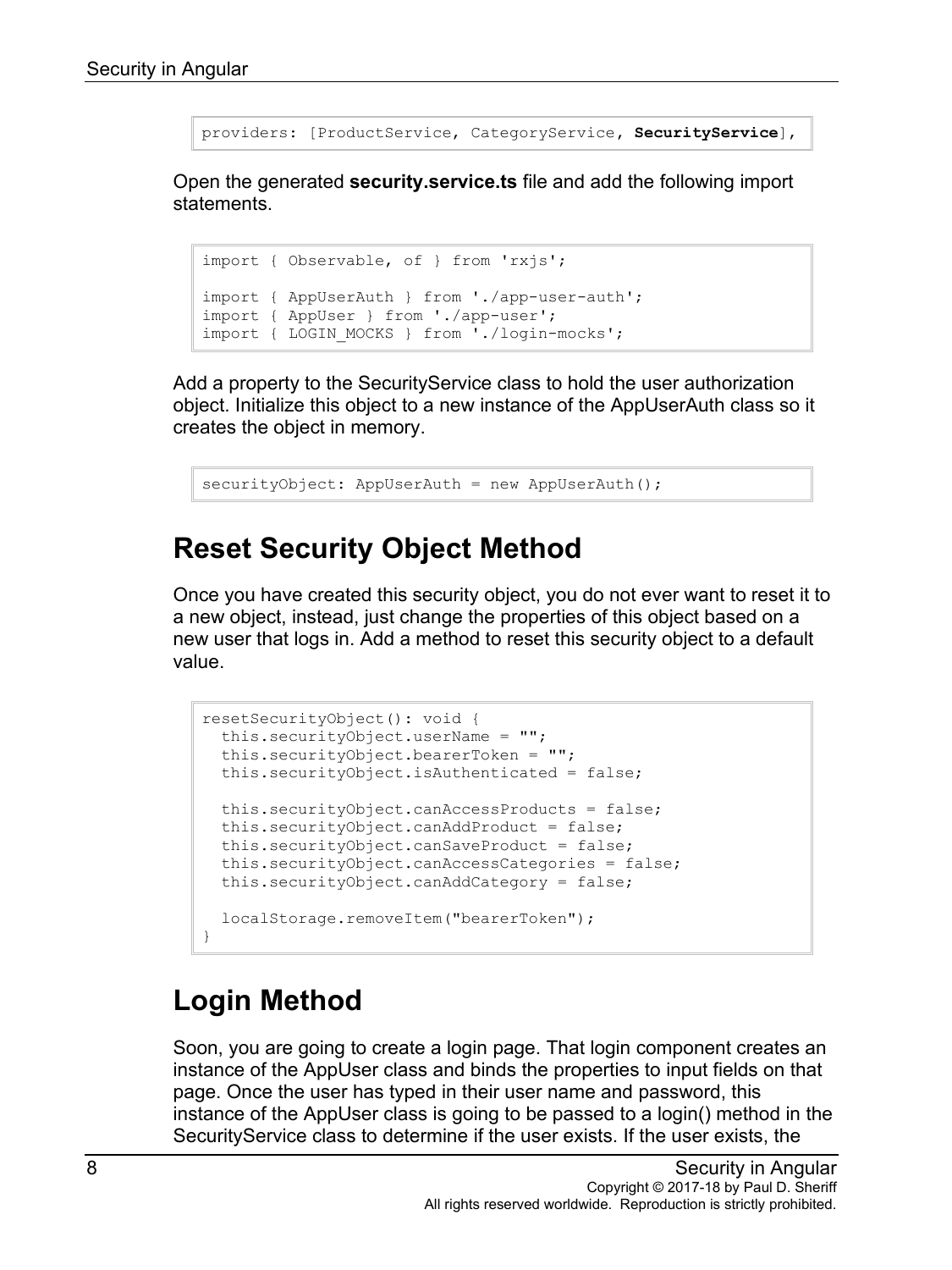appropriate properties are filled into a AppUserAuth object and returned from the login() method.

```
login(entity: AppUser): Observable<AppUserAuth> {
  // Initialize security object
  this.resetSecurityObject();
   // Use object assign to update the current object
  // NOTE: Don't create a new AppUserAuth object
         because that destroys all references to object
  Object.assign(this.securityObject,
   LOGIN MOCKS.find(user => user.userName.toLowerCase() ===
                             entity.userName.toLowerCase()));
  if (this.securityObject.userName !== "") {
    // Store into local storage
    localStorage.setItem("bearerToken",
        this.securityObject.bearerToken);
   }
  return of<AppUserAuth>(this.securityObject);
}
```
The first thing to do is to reset the security object, so the resetSecurityObject() is called. Next, you use the Object.assign() method to replace all the properties in the securityObject property with the properties from the AppUserAuth object returned from the find() method on the LOGIN\_MOCKS array. If the user is found, the bearer token is stored into local storage. This is done for when you need to pass this value to the Web API. This article is not going to cover that, but a future article will.

### **Logout Method**

If you have a login method, you should always have a logout() method. The logout() method resets the properties in the *securityObject* property to empty fields, or false values. By resetting the properties, any bound properties such as menus, reread those properties and may change their state from visible to invisible.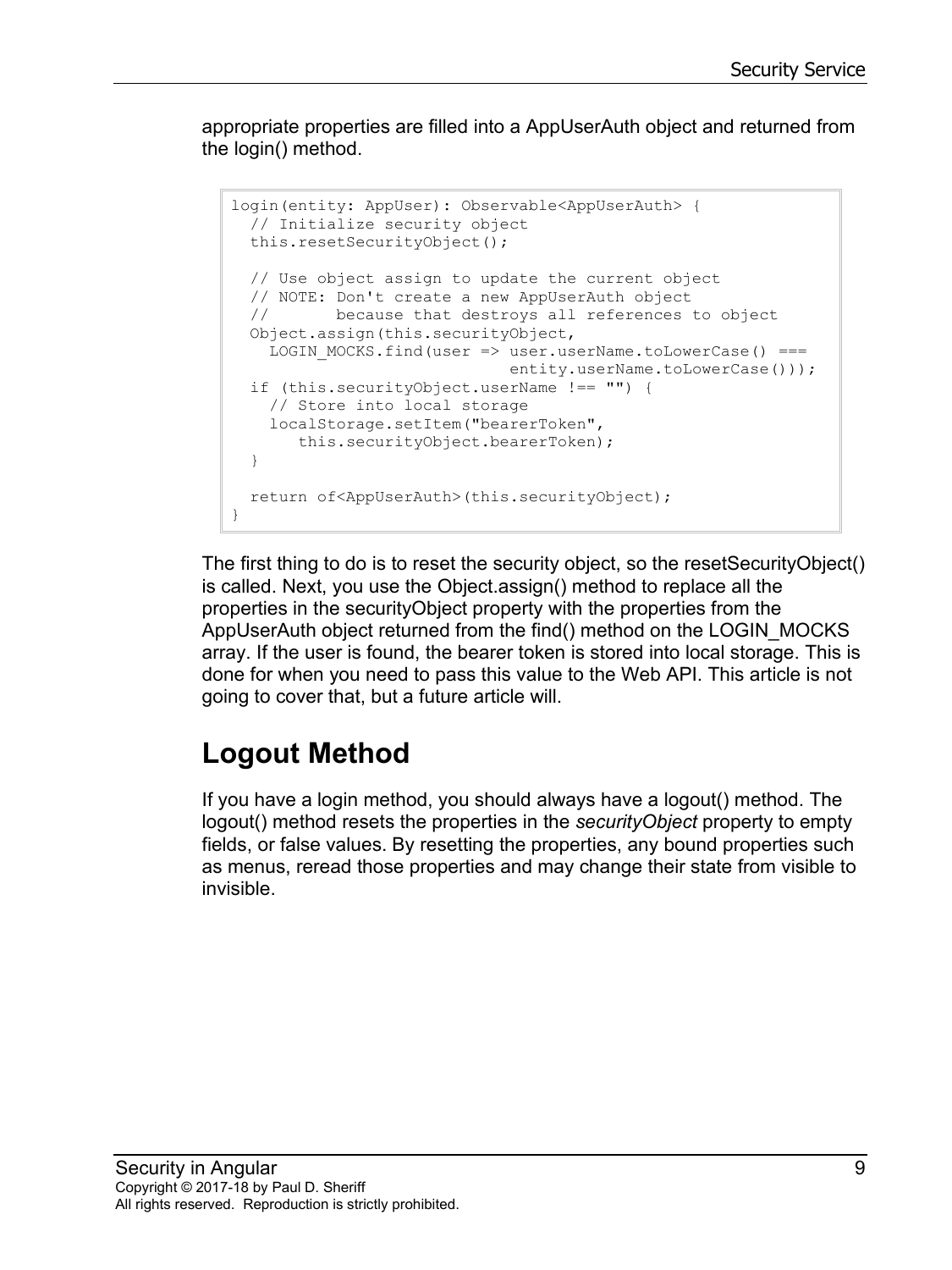```
logout(): void {
  this.resetSecurityObject();
}
```
## **Login Page**

Now that you have a security service to perform a login, you need to retrieve a user name and password from the user. Create a Login page by opening a terminal window and type in the following command to generate a login page.

```
ng g c security/login --flat
```
Open the **login.component.html** file and delete the HTML that was generated. Create three distinct rows on the new login page.

- 1. Invalid User Name/Password message.
- 2. Row to display the instance of the securityObject property.
- 3. Panel for entering user name and password.

Use Bootstrap styles to create each of these rows on this login page. The first div contains a \*ngIf directive to only display the message if the securityObject exists, and the *isAuthenticated* property is false. The second div element contains a binding to the *securityObject* property. This object is sent to the json pipe to display the object as a string within a label element. The last row is a Bootstrap panel into which you place the appropriate user name and password input fields.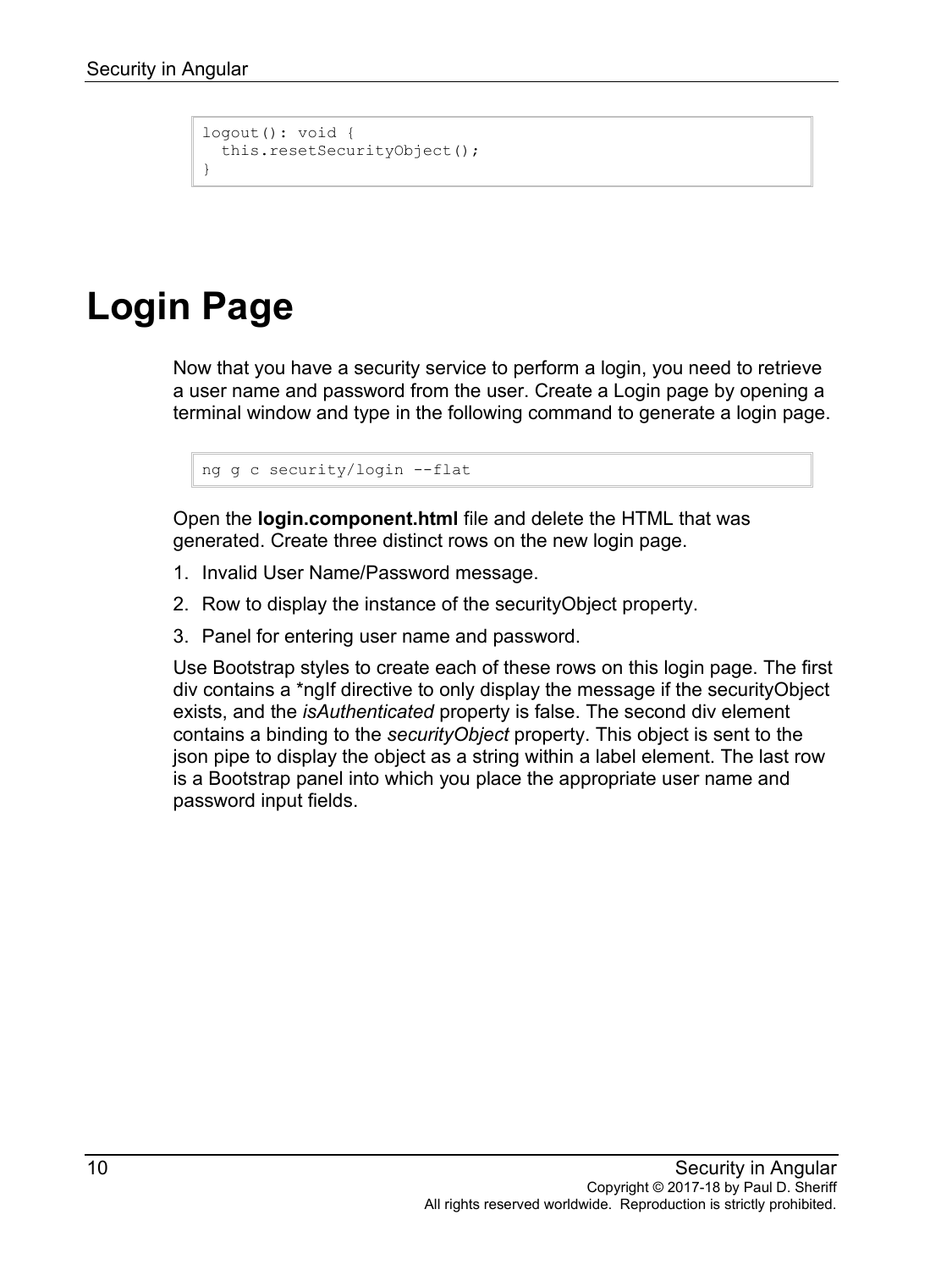```
<div class="row">
   <div class="col-xs-12">
     <div class="alert alert-danger" 
     *ngIf="securityObject &&
             !securityObject.isAuthenticated">
       <p>Invalid User Name/Password.</p>
    \langle/div\rangle\langle/div\rangle\langle div>
<!-- TEMPORARY CODE TO VIEW SECURITY OBJECT -->
<div class="row">
   <div class="col-xs-12">
     <label>{{securityObject | json}}</label>
  \langlediv>\langlediv\rangle<form>
   <div class="row">
     <div class="col-xs-12 col-sm-6">
       <div class="panel panel-primary">
         <div class="panel-heading">
            <h3 class="panel-title">Log in</h3>
          </div>
         <div class="panel-body">
            <div class="form-group">
              <label for="userName">User Name</label>
              <div class="input-group">
                <input id="userName" name="userName" 
                        class="form-control" required
                        [(ngModel)]="user.userName"
                       autofocus="autofocus" />
                <span class="input-group-addon">
                  <i class="glyphicon glyphicon-envelope"></i>
                </span>
             \langle div>
           \langle div>
            <div class="form-group">
              <label for="password">Password</label>
              <div class="input-group">
                <input id="password" name="password" 
                        class="form-control" required 
                       [(ngModel)]="user.password"
                        type="password" />
                <span class="input-group-addon">
                  <i class="glyphicon glyphicon-lock"></i>
                </span>
              </div>
            </div>
         </div>
          <div class="panel-footer">
            <button class="btn btn-primary" (click)="login()">
              Login
            </button>
        \langle div>
      \langle div>
```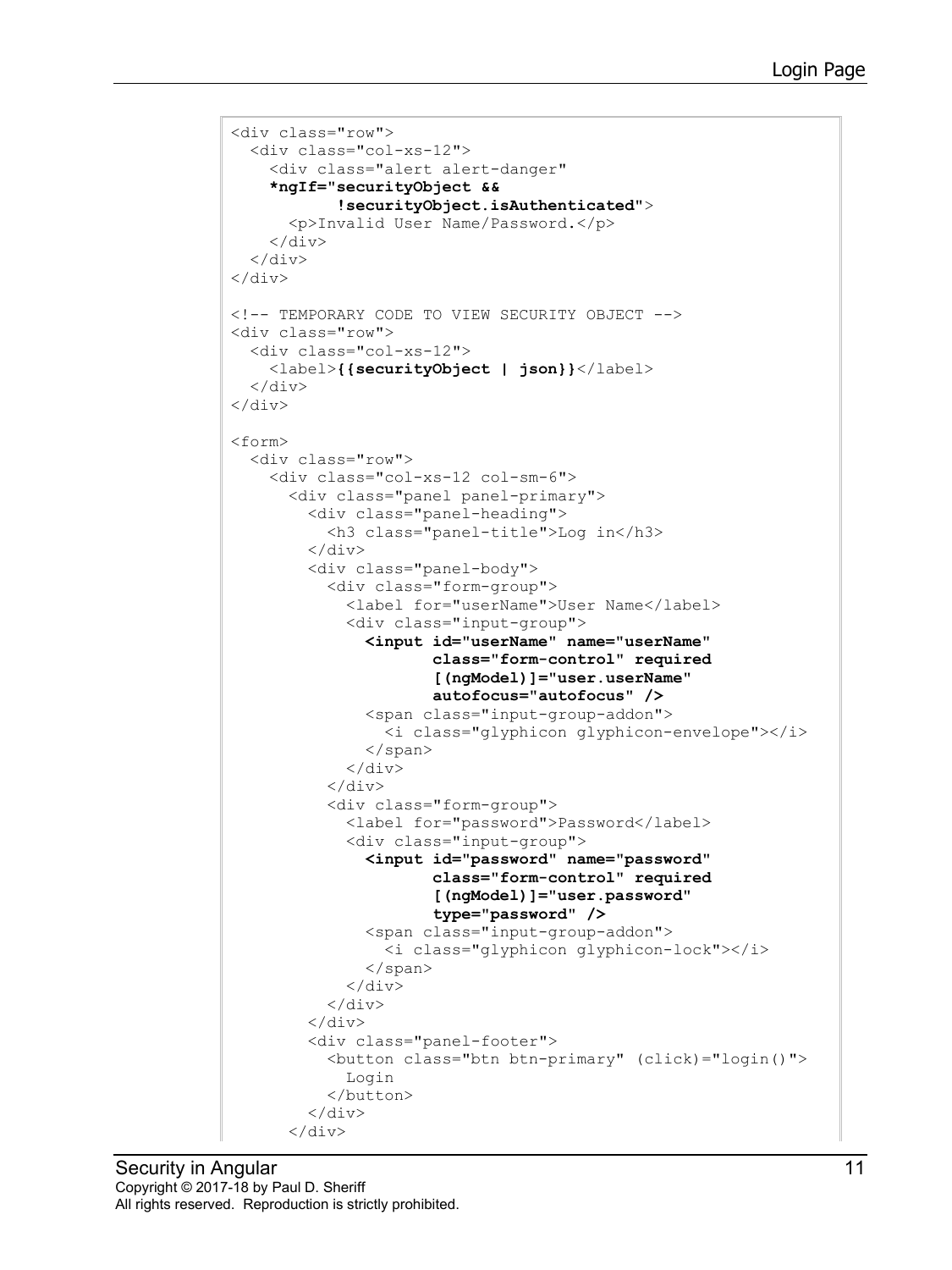```
\langle/div\rangle\langle/div\rangle</form>
```
### **Modify Login Component TypeScript**

As you can see from the HTML you entered into the login.component.html file, there are two properties required for binding to the HTML elements; *user* and *securityObject*. Open the **login.component.ts** file and add the following import statements, or if you wish, use VS Code to insert them for you as you add each class.

```
import { AppUser } from './app-user';
import { AppUserAuth } from './app-user-auth';
import { SecurityService } from './security.service';
```
Add two properties to hold the user and the user authorization object.

```
user: AppUser = new AppUser();
securityObject: AppUserAuth = null;
```
To set the *securityObject*, you need to inject the SecurityService into this class. Modify the constructor to inject the SecurityService.

constructor(private securityService: SecurityService) { }

The button in the footer area of the Bootstrap panel binds the click event to a method named login(). Add this login() method as shown below. This method first removes any previous bearer token that may have been stored in local storage. The login() method on the SecurityService class is subscribed to, and the response that is returned is assigned into the *securityObject* property defined in this login component.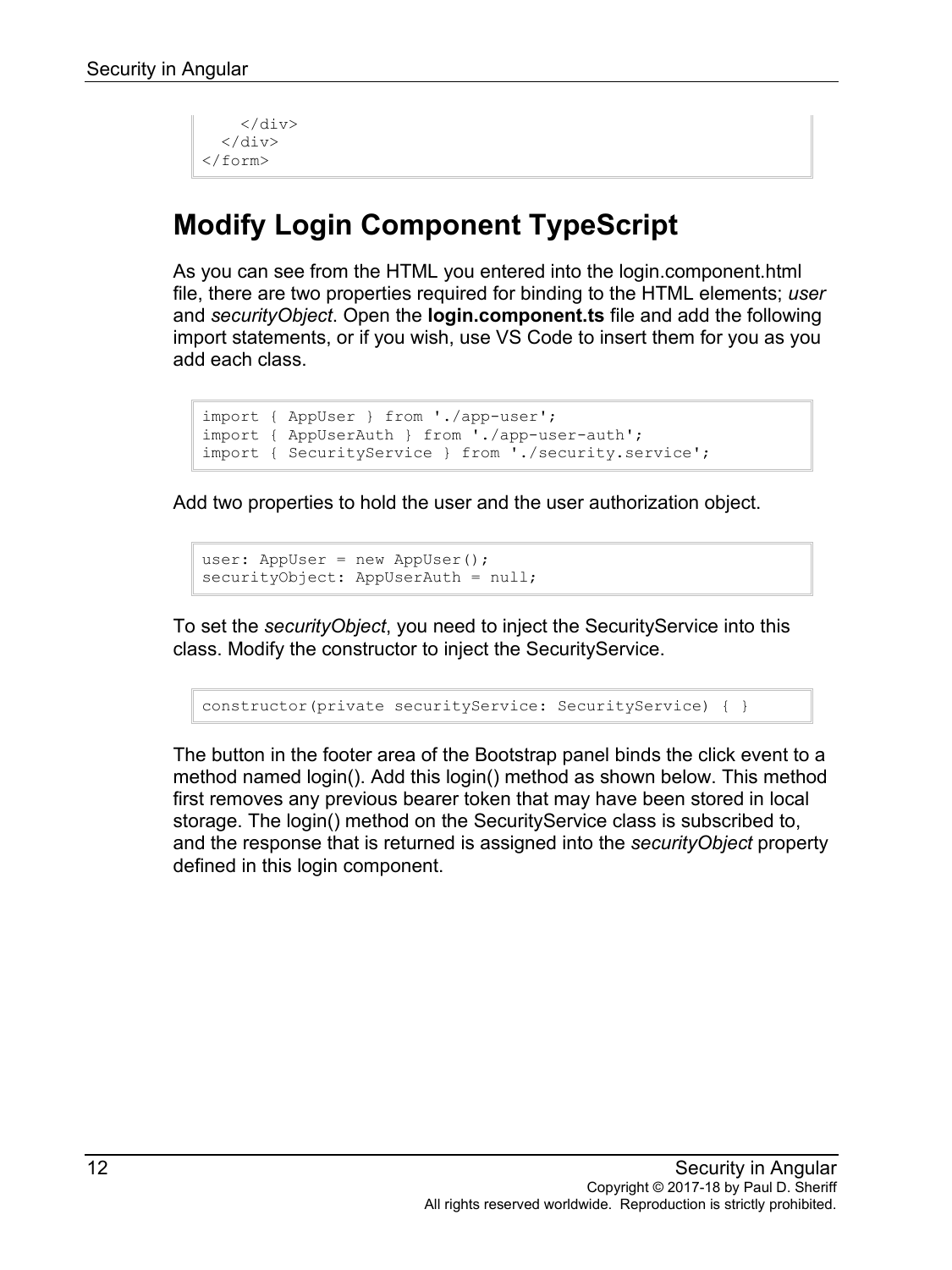```
login() {
  this.securityService.login(this.user)
     .subscribe(resp => {
       this.securityObject = resp;
     });
}
```
### **Secure Menus**

Now that you have the login working and a valid security object, you need to bind this security object to the main menu. The menu system is created in the **app.component.html** file, so you need to open that file and add a new menu item to call the login page. Add the following HTML below the closing </ul> tag used to create the other menus. This HTML creates a right-justified menu that displays the word "Login" when the user is not yet authenticated. Once authenticated, the menu changes to Logout <User Name>.

```
<ul class="nav navbar-nav navbar-right">
   <li>
     <a routerLink="login" 
        *ngIf="!securityObject.isAuthenticated">
       Login
    \langlea>
     <a href="#" (onclick)="logout()"
        *ngIf="securityObject.isAuthenticated">
       Logout {{securityObject.userName}}
     </a>
  \langle/li>\langle/ul>
```
Just above the code you just added, modify the other two menu items to also check the security object to determine if they need to be displayed or not. Use the \*ngIf directive to check the *securityObject* property you are going to add to the AppComponent class. You check the appropriate boolean properties that correspond to each menu.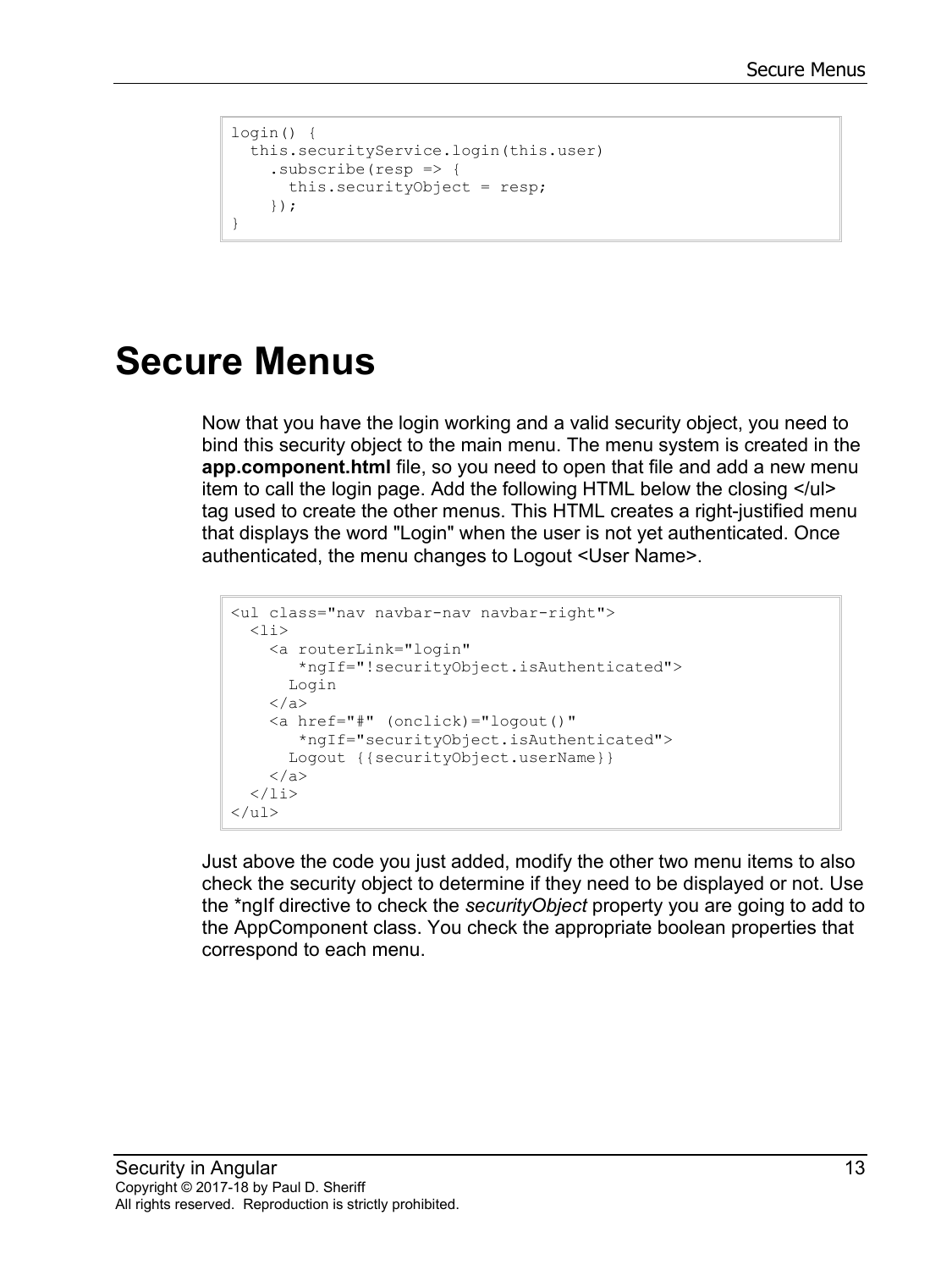```
<li>
   <a routerLink="/products"
      *ngIf="securityObject.canAccessProducts">Products</a>
\langle/li>
<li>
   <a routerLink="/categories"
      *ngIf="securityObject.canAccessCategories">Categories</a>
\langle/li>
```
#### **Modify the AppComponent Class**

As you saw from the HTML you entered, you need to add the securityObject to the component associated with the app. Open the **app.component.ts** file and add the securityObject property. You do need to set it equal to a null value to start with so the Invalid User Name/Password message does not show.

```
securityObject: AppUserAuth = null;
```
Modify the constructor of the AppComponent class to inject the SecurityService and assign the *securityObject* property to the property you just created.

```
constructor(private securityService: SecurityService) {
  this.securityObject = securityService.securityObject;
}
```
Add a logout() method to this class that calls the logout() method on the security service class. This method is bound to the click event on the Logout menu item you added in the HTML.

```
logout(): void { 
   this.securityService.logout();
}
```
### **Add Login Route**

To get to the login page, you need to add a route. Open the **approuting.module.ts** file and add a new route like the one shown below.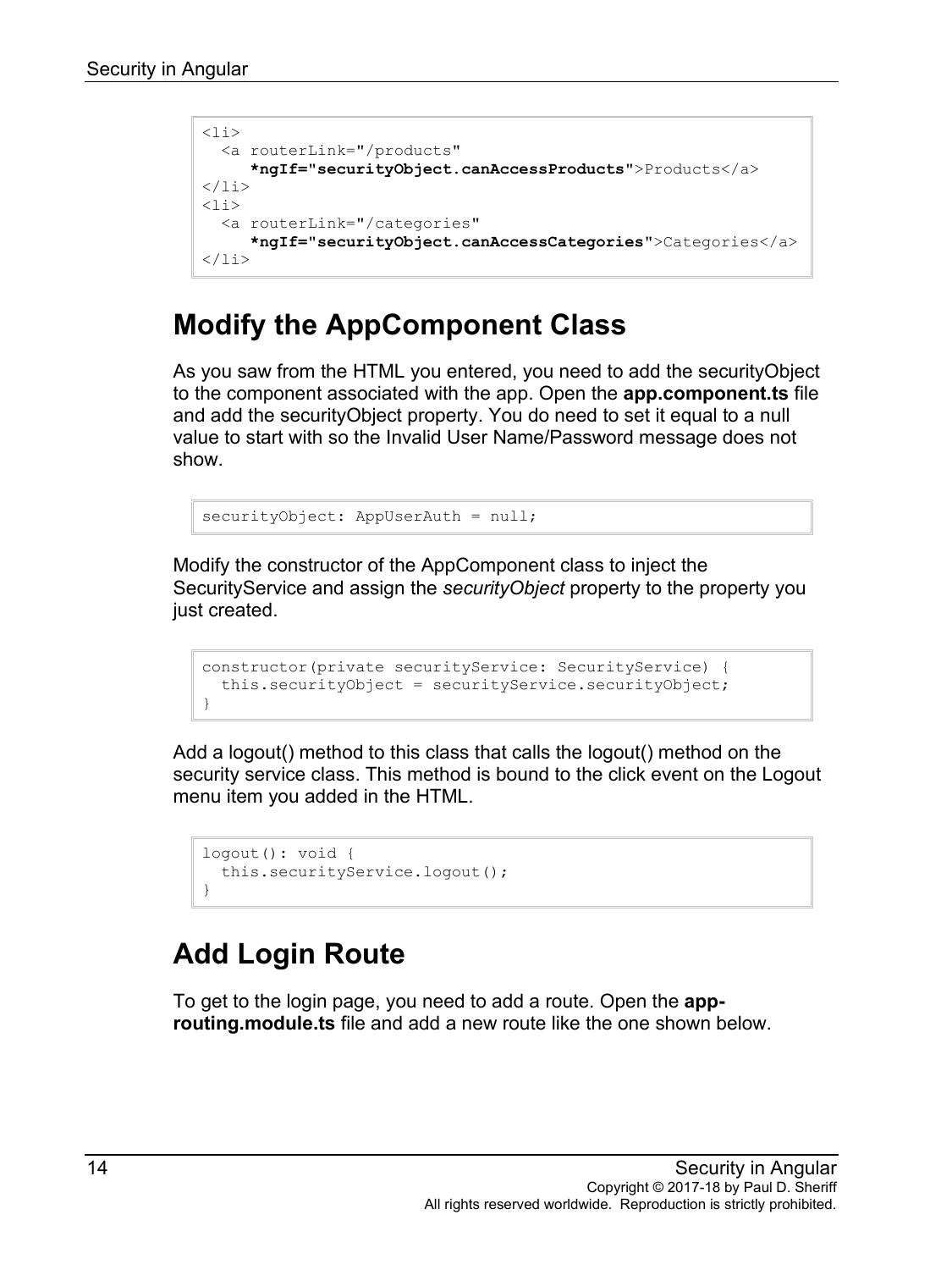```
{
  path: 'login', 
   component: LoginComponent
},
```
### **Try it Out**

Save all the changes you have made so far. Start the application using **npm start**. Click the Login menu and login with "psheriff" and notice the properties that are set in the returned security object. Click the logout button, then login back in as "bjones" and notice that different properties are set, and the Product link goes away. This is because the *canAccessProducts* property in the LOGIN\_MOCKS array for BJones is set to false.

Open up the **logins-mock.ts** file and set the *canAccessProducts* property to true for the BJones object.

```
{
   userName: "BJones",
  bearerToken: "sd9f923k3kdmcjkhd",
   isAuthenticated: true,
   canAccessProducts: true,
  canAddProduct: false,
  canSaveProduct: false,
  canAccessCategories: true,
   canAddCategory: true
}
```
You are going to try out some of the different authorization properties and this needs to be set to true to try them out.

## **Secure Buttons**

Besides the permissions you added to the menus, you also might want to apply the same to buttons that perform actions. For example, adding a new product or category. Or, saving product data. For this article, you are only learning how to hide HTML elements. If there were Web API method calls behind these buttons, those are not being secured here. You need to secure the Web API using some sort of token system. Those techniques will be covered in a future article.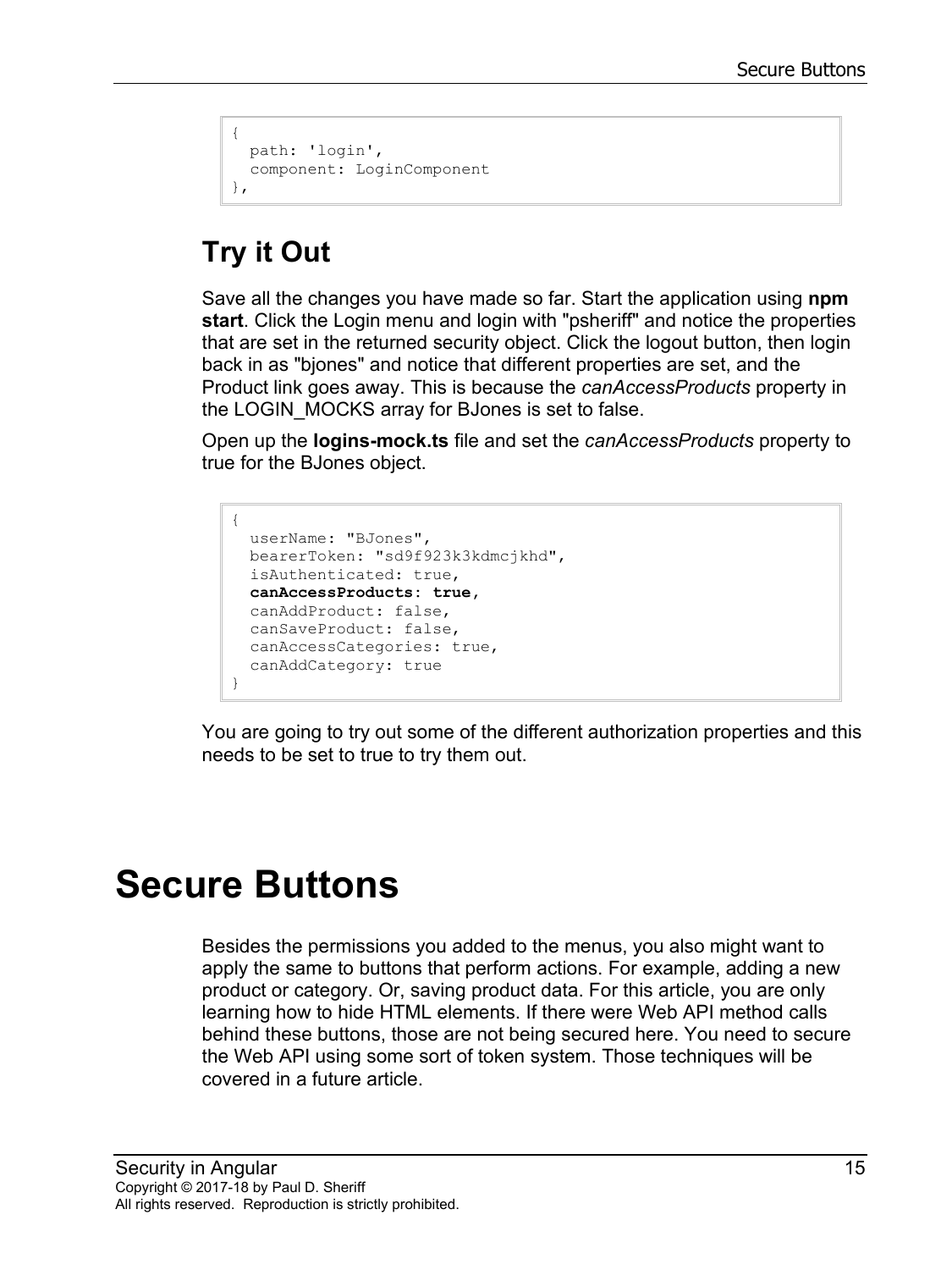Let's secure the Add New Product button by using the security object created after logging in. Open the **product-list.component.html** file and modify the Add New Product button to look like the following:

```
<button class="btn btn-primary"
         (click)="addProduct()"
         *ngIf="securityObject.canAddProduct">
  Add New Product
</button>
```
Open the **product-list.component.ts** file and add a property named *securityObject* that is of the type AppUserAuth. You are going to want to add this same property to any component you wish to use security upon.

```
securityObject: AppUserAuth = null;
```
Assign the *securityObject* property you just created to the *securityObject* property in the SecurityService class. Inject the service in the constructor and retrieve the security object. You are going to want to use this same design pattern in any component you wish to secure.

```
constructor(private productService: ProductService,
 private router: Router,
  private securityService: SecurityService) {
  this.securityObject = securityService.securityObject;
}
```
Open the **product-detail.component.html** file and modify the Save button to use the *canSaveProduct* property on the securityObject. The \*ngIf directive will cause the button to disappear if the *canSaveProduct* property is false.

```
<button class="btn btn-primary"
       (click)="saveData()"
        *ngIf="securityObject.canSaveProduct">
  Save
</button>
```
Open the **product-detail.component.ts** file and add the *securityObject* property, just like you did in the product-list.component.ts file.

```
securityObject: AppUserAuth = null;
```
Modify the constructor to inject the SecurityService and to assign the *securityObject* property from the SecurityService to the *securityObject* property you just created in this class.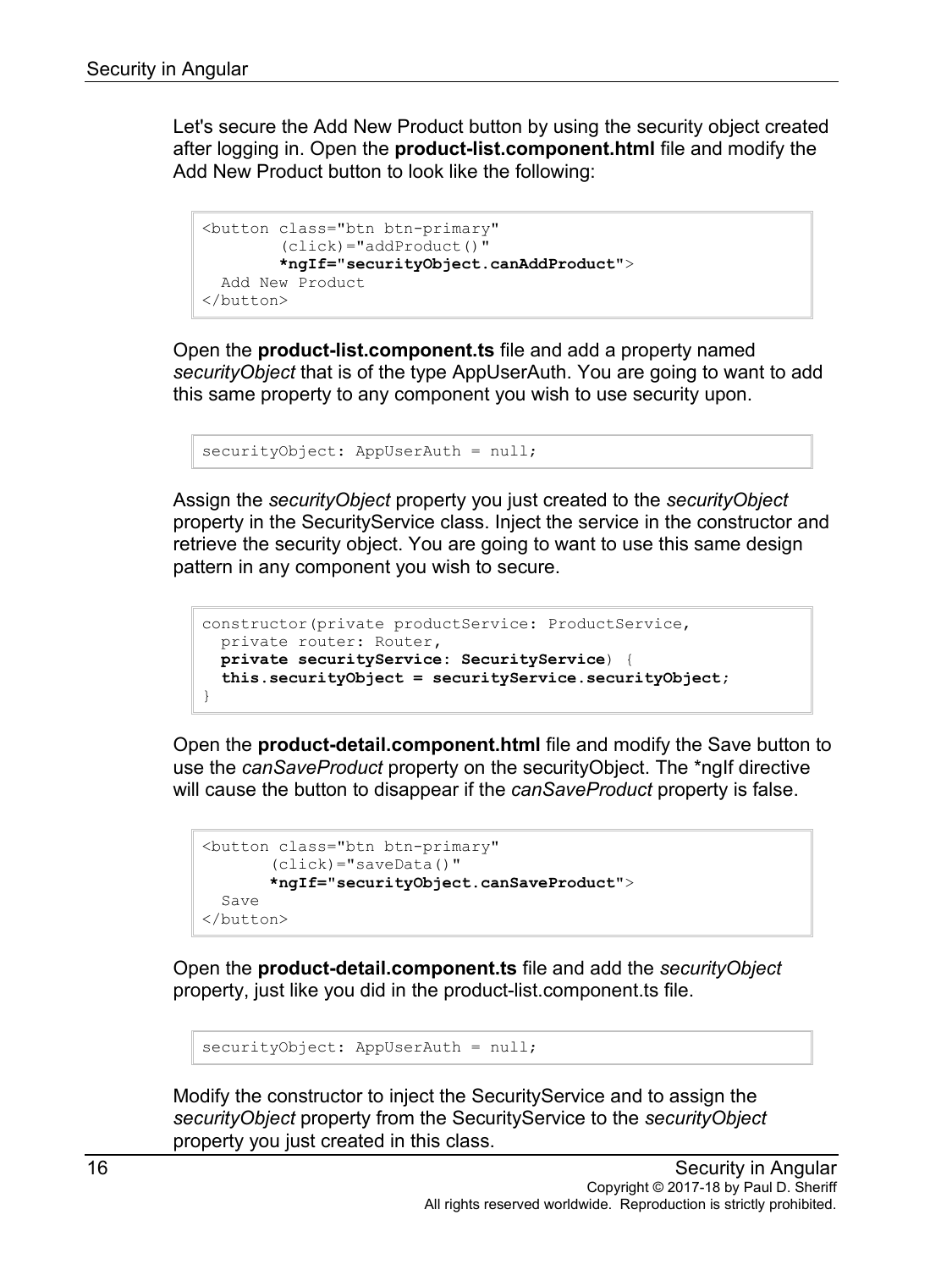```
constructor(private categoryService: CategoryService,
  private productService: ProductService,
  private route: ActivatedRoute,
  private location: Location,
  private securityService: SecurityService) {
  this.securityObject = securityService.securityObject;
}
```
Open the **category-list.component.html** file and modify the Add New Category button to use the *canAddCategory* property on the *securityObject*.

```
<button class="btn btn-primary"
        (onclick)="addCategory()"
        *ngIf="securityObject.canAddCategory">
  Add New Category
</button>
```
Open the **category-list.component.ts** file and add the *securityObject* property.

securityObject: AppUserAuth = null;

Modify the constructor to inject the SecurityService and to assign the *securityObject* property from the SecurityService to the *securityObject* property you just created in this class.

```
constructor(private categoryService: CategoryService,
  private securityService: SecurityService) {
  this.securityObject = securityService.securityObject;
}
```
### **Try it Out**

Save all the changes you have made and go to your browser. Click the Login menu and login with "psheriff" and notice the properties that are set in the returned security object.

Open the Products page and you can click on the Add New Product button. If you click on an Edit button next to one of the products, you can see the Save button on the product detail page. Open the Category page and notice that the Add New Category button is not visible to you.

Click the logout button and login as "bjones". Notice that different properties are set on the security object.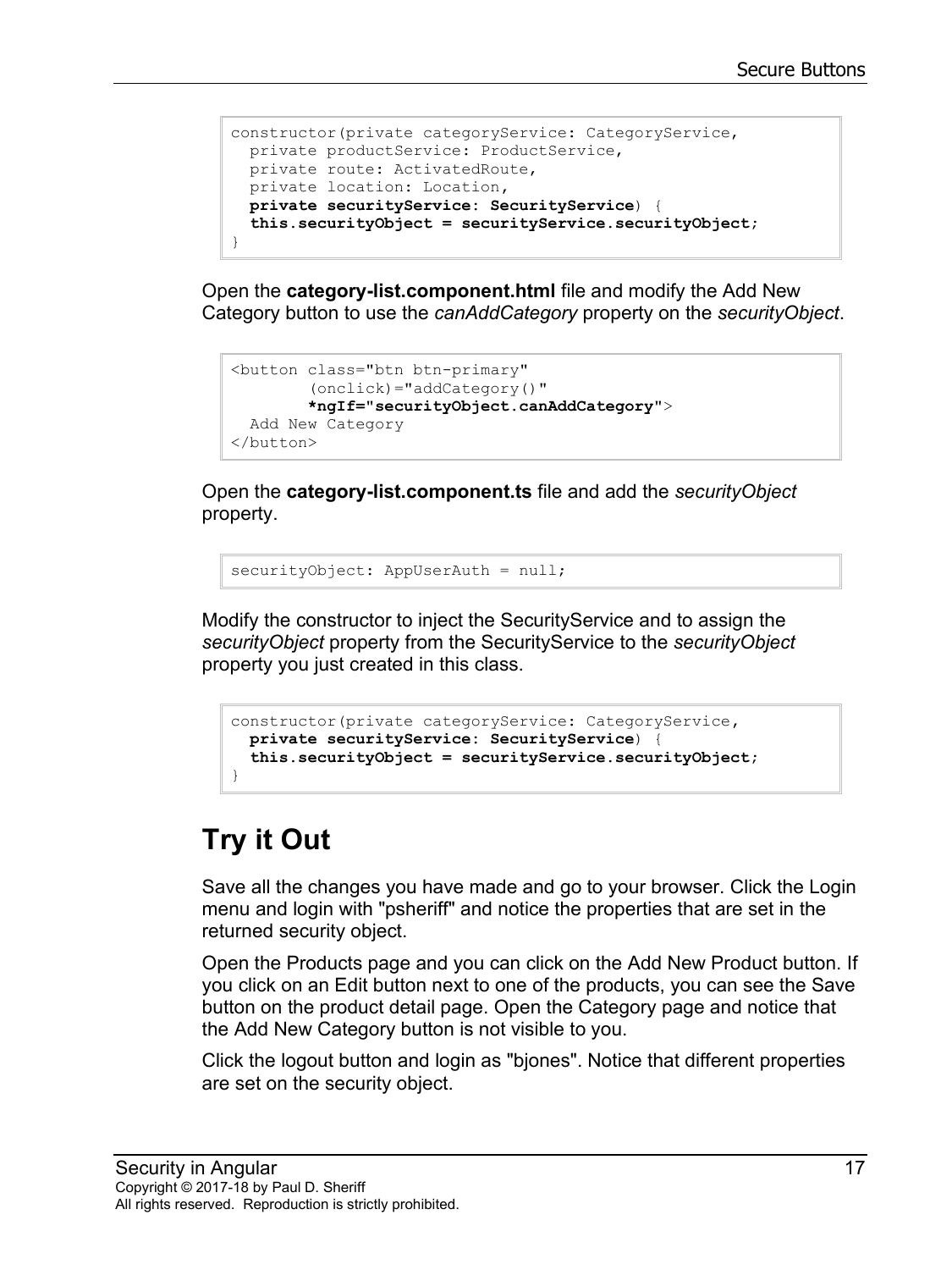Open the Products page and notice you the Add New Product button is not visible. If you click on an Edit button next to one of the products, the Save button on the product detail page is not visible to you. Open the Category page and notice that the Add New Category button is visible.

### **Secure Routes Using a Guard**

Even though you can control the visibility of menu items, just because you can't click on them doesn't mean you can't get to the route. You can type the route directly into the browser address bar and you can get to the products page even if you don't have the *canAccessProducts* property set to true.

To protect the route, you need to build a Route Guard. A Route Guard is a special class in Angular to determine if a page can be activated, or even deactivated. Let's learn how to build a CanActivate guard. Open a terminal and create a new guard named AuthGuard.

```
ng g g security/auth --flat
```
Register this new guard with the AppModule class. Open the **app.module.ts** file and add a new import.

import { AuthGuard } from './security/auth.guard';

Into the providers property, add the AuthGuard class.

```
providers: [ProductService, CategoryService,
             SecurityService, AuthGuard],
```
To protect a route, open the **app-routing.module.ts** file and add the *canActivate* property to those paths you wish to secure. You pass one or many guards to this property. In this case, add the AuthGuard class to the array of guards. For each route you also need to specify the name of the property to check on the security object that is associated with this route. Add a *data* property and pass in a property named *claimType* and set the value of that property to the name of the property associated with the route. This *data* property is passed to each Guard listed in the *canActivate* property.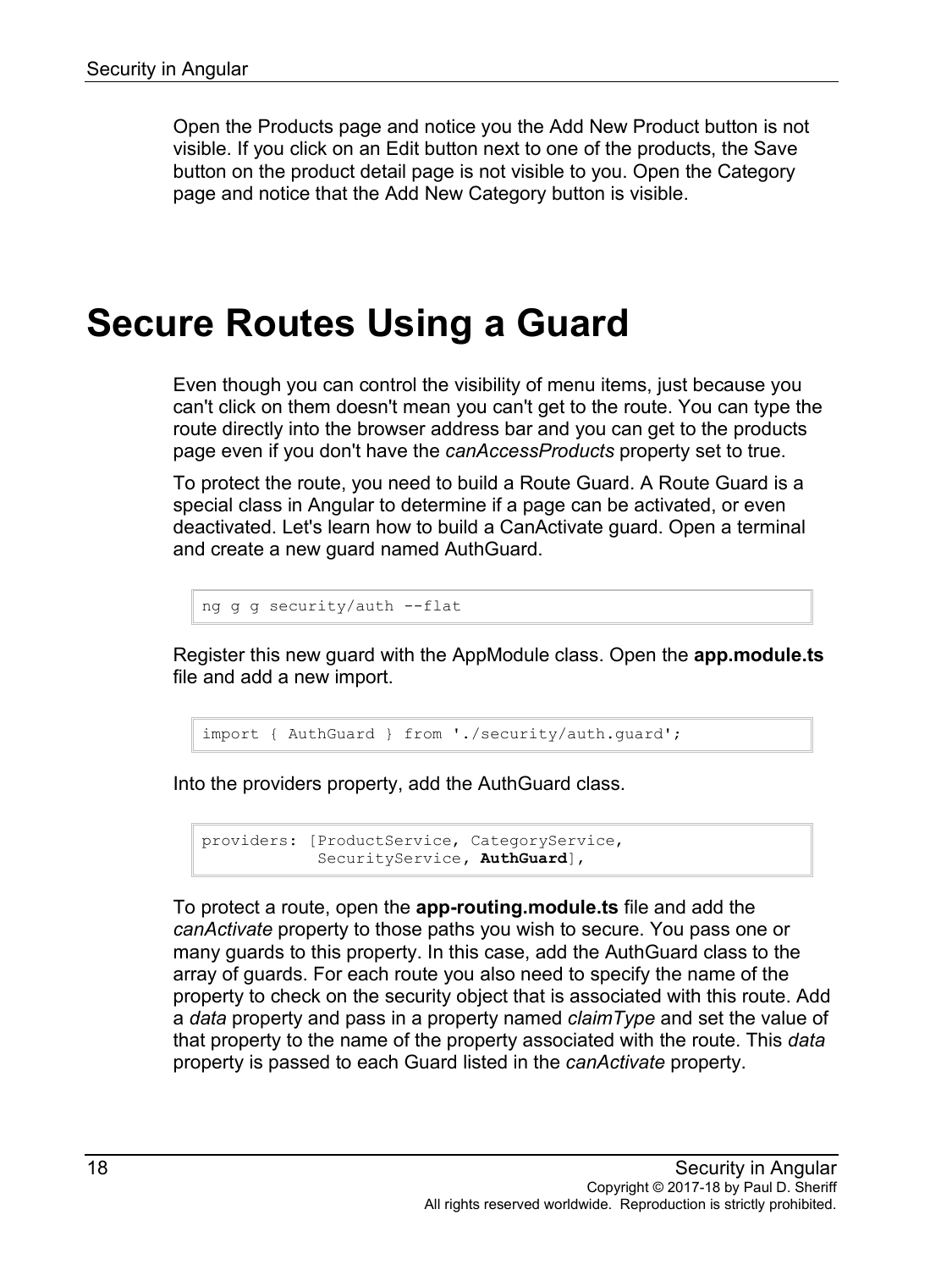```
{ 
  path: 'products', 
   component: ProductListComponent,
   canActivate: [AuthGuard],
   data: {claimType: 'canAccessProducts'}
},
{ 
   path: 'productDetail/:id',
   component: ProductDetailComponent,
   canActivate: [AuthGuard],
   data: {claimType: 'canAccessProducts'}
},
{
   path: 'categories',
   component: CategoryListComponent,
   canActivate: [AuthGuard],
   data: {claimType: 'canAccessCategories'}
},
```
### **Authorization Guard**

Let's write the appropriate code in the AuthGuard to secure the route. Since you are going to need to access the property passed in via the data property, open the **auth-guard.ts** file and add a constructor to inject the SecurityService.

```
constructor(private securityService: SecurityService) { }
```
Modify the canActivate() method to retrieve the *claimType* property in the *data* property. Remove the "return true" statement and add the following lines of code in its place.

```
canActivate(
  next: ActivatedRouteSnapshot,
 state: RouterStateSnapshot): Observable<br/>boolean>
                                 | Promise<boolean> | boolean {
  // Get property name on security object to check
  let claimType: string = next.data["claimType"];
  return this.securityService.securityObject.isAuthenticated
          && this.securityService.securityObject[claimType];
}
```
Retrieve the property name to check on the security object using the *next* parameter. This property is an ActivatedRouteSnapshot and contains the data object passed via the route you created earlier. A true value returned from this guard means that the user has the right to navigate to this route. Check to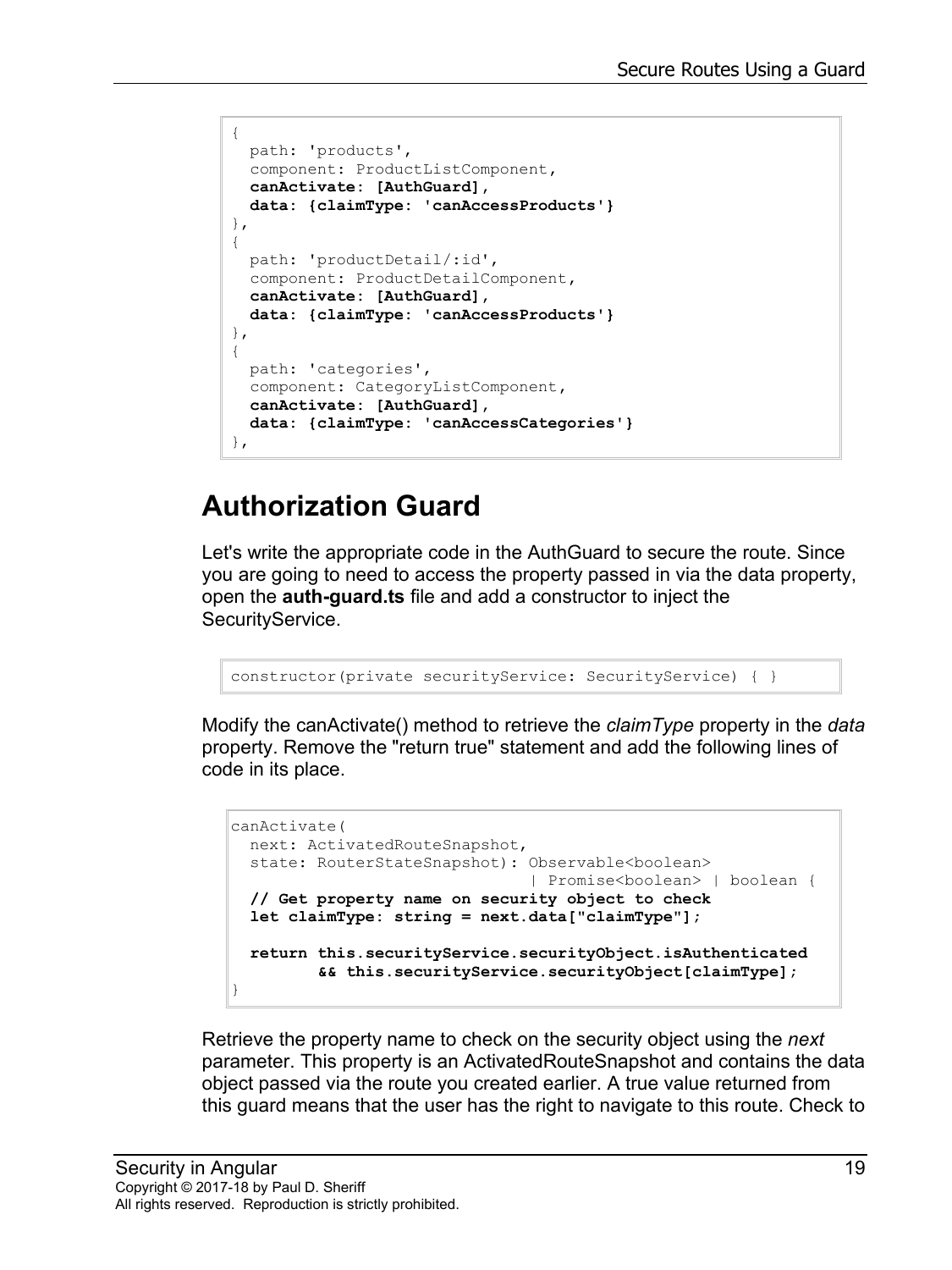ensure that the *isAuthenticated* property on the securityObject is a true value and that the property name passed in the data object is also a true value.

### **Try it Out**

Save all the changes you have made and go to the browser and type directly into the browser address bar [http://localhost:4200/products.](http://localhost:4200/products) If you are not logged in, you are not able to get to the products page. Your guard is working; however, it ends up displaying a blank page. It would be better to redirect to the login page.

## **Redirect to Login Page**

To redirect to the login page, modify the AuthGuard class to perform the redirection if the user is not authorized for the current route. Open the **authguard.ts** file and inject the Router service into the constructor.

```
constructor(private securityService: SecurityService,
  private router: Router) { }
```
Modify the canActivate() method. Remove the current **return** statement and replace it with the following lines of code.

```
if (this.securityService.securityObject.isAuthenticated 
     && this.securityService.securityObject[claimType]) {
  return true;
}
else {
  this.router.navigate(['login'], 
     { queryParams: { returnUrl: state.url } });
  return false;
}
```
If the user is authenticated and authorized, the Guard returns a true and Angular goes to the route. Otherwise, use the Router object to navigate to the login page. Pass the current route the user was attempting to get to as a query parameter. This places the route on the address bar for the login component to retrieve and use to go to the route requested after a valid login.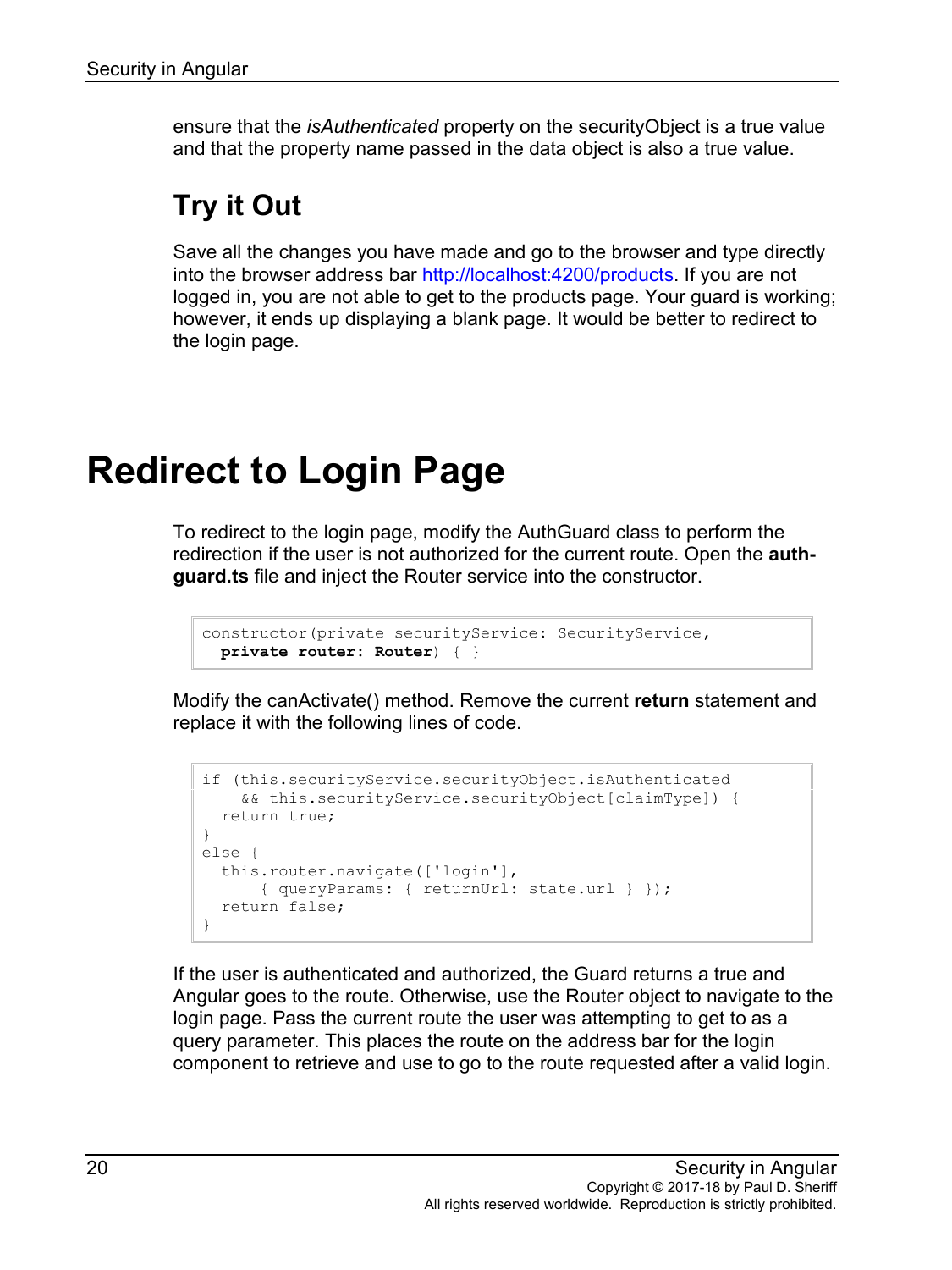### **Try it Out**

Save all your changes, go to the browser, and type directly into the browser address bar [http://localhost:4200/products.](http://localhost:4200/products) The page will reset, and you will be directed to the login page. You should see a *returnUrl* parameter in the address bar. You can login, but you won't be redirected to the products page, you need to add some code to the login component.

## **Redirect Back to Requested Page**

If the user logs in with the appropriate credentials that allows them to get to the requested page, then you want to direct them to that page after login. The LoginComponent class should return the *returnUrl* query parameter and attempt to navigate to that route after successful login. Open the **login.component.ts** file and inject the ActivatedRoute and the Router objects into the constructor.

```
constructor(private securityService: SecurityService,
            private route: ActivatedRoute,
             private router: Router) { }
```
Add a property to this class to hold the return url if any is retrieved from the address bar.

```
returnUrl: string;
```
Add a line to the ngOnInit() method to retrieve this returnUrl query parameter. If you click on the Login menu directly, the queryParamMap.get() method returns a null.

```
ngOnInit() {
   this.returnUrl = 
      this.route.snapshot.queryParamMap.get('returnUrl');
}
```
Locate the login() method and add code after setting the *securityObject* to test for a valid url and to redirect to that route if there is one.